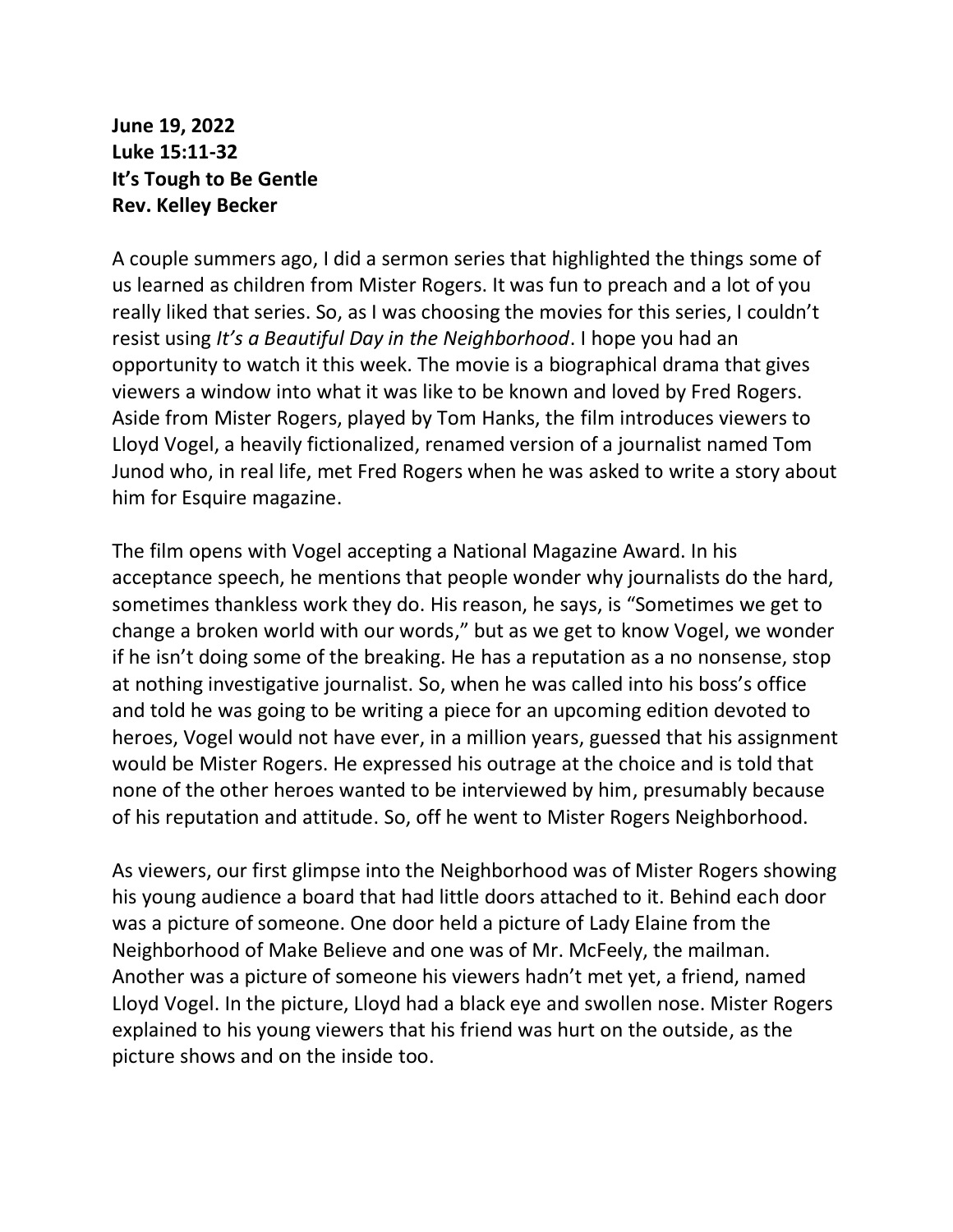In the next scene of the movie, Vogel finds his way to the Neighborhood, still cynical, assuming, like most of the people he interviews, Fred Rogers had something to hide. There was no way he was really the guy portrayed in Mister Rogers Neighborhood. Mister Rogers had to be a character and Fred Rogers someone different, someone who needed to be exposed for who he really was.

But it is no surprise to all of us who grew up watching Mister Rogers Neighborhood, he found that Fred Rogers was Mister Rogers. The kind, gentle soul who looked right into the television camera and talked to each child as if they were the most important person in the world, was a real person, not a character. Vogel was not easily convinced. Over and over in the movie, he asked Rogers pointed questions, questions he was sure would be "ah-ha, gotcha" questions. And over and over, he was met, not with anger or aggressions, but with Rogers' genuine gratitude for the question. "It must have been hard for your children growing up under the very public microscope of your celebrity status," Vogel said to Rogers with a National Inquirer gleam in his eye. After a short pause, Rogers, never afraid to take his time, said, "Thank you for saying that. It could not have been easy for them." There would be no "gotcha moment," in that interview or in the interactions to follow. The journalist's dogged persistence with be met with gentleness every time.

Little by little Rogers' gentle spirit chipped away at the wall Vogel had built around himself, a wall made of bitterness over his mother's death and anger that his father abandoned his family while his mother was actively dying. The wall affected all his relationships perhaps, especially the relationship between him and his newborn son. In the very first scene of the movie, as Vogel and his wife, Andrea, prepare to go to the awards banquet, he asked Andrea why they couldn't just leave their son with a sitter. And we see Andrea struggle with the idea of leaving her child, not only for a night out, but to return to work following her parental leave. As the movie moves along, Vogel has difficulty connecting to and engaging with his son and the tension in the little family is palpable.

Relationships between parents and children are complicated even under the best circumstances. Today's text is about two sons and their father. It is a familiar parable, attributed to Jesus. Parables, you will remember, are fictional stories about ordinary situations and people, told to explain something extraordinary. This is Luke 15:11-32: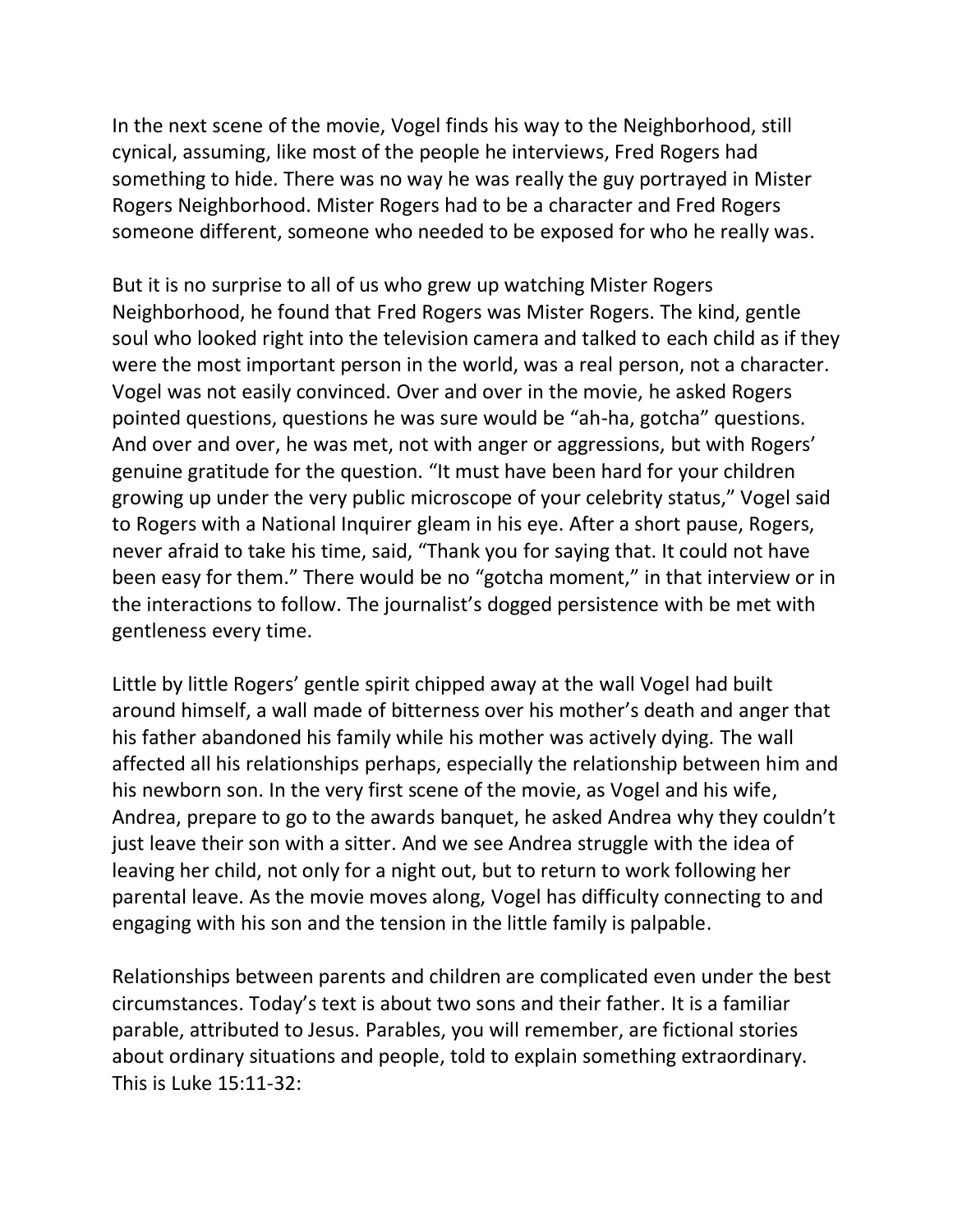"There was a man who had two sons. **<sup>12</sup>** The younger of them said to his father, 'Father, give me the share of the wealth that will belong to me.' So he divided his assets between them. **<sup>13</sup>**A few days later the younger son gathered all he had and traveled to a distant region, and there he squandered his wealth in dissolute living. **<sup>14</sup>**When he had spent everything, a severe famine took place throughout that region, and he began to be in need. **<sup>15</sup>** So he went and hired himself out to one of the citizens of that region, who sent him to his fields to feed the pigs. **<sup>16</sup>**He would gladly have filled his stomach with the pods that the pigs were eating, and no one gave him anything. **<sup>17</sup>** But when he came to his senses he said, 'How many of my father's hired hands have bread enough and to spare, but here I am dying of hunger! **<sup>18</sup>** I will get up and go to my father, and I will say to him, "Father, I have sinned against heaven and before you; **<sup>19</sup>** I am no longer worthy to be called your son; treat me like one of your hired hands."' **<sup>20</sup>** So he set off and went to his father. But while he was still far off, his father saw him and was filled with compassion; he ran and put his arms around him and kissed him. **<sup>21</sup>** Then the son said to him, 'Father, I have sinned against heaven and before you; I am no longer worthy to be called your son.' **<sup>22</sup>** But the father said to his slaves, 'Quickly, bring out a robe—the best one—and put it on him; put a ring on his finger and sandals on his feet. **<sup>23</sup>**And get the fatted calf and kill it, and let us eat and celebrate, **<sup>24</sup>** for this son of mine was dead and is alive again; he was lost and is found!' And they began to celebrate.

**<sup>25</sup>** "Now his elder son was in the field, and as he came and approached the house, he heard music and dancing. **<sup>26</sup>**He called one of the slaves and asked what was going on. **<sup>27</sup>**He replied, 'Your brother has come, and your father has killed the fatted calf because he has got him back safe and sound.' **<sup>28</sup>** Then he became angry and refused to go in. His father came out and began to plead with him. **<sup>29</sup>** But he answered his father, 'Listen! For all these years I have been working like a slave for you, and I have never disobeyed your command, yet you have never given me even a young goat so that I might celebrate with my friends. **<sup>30</sup>** But when this son of yours came back, who has devoured your assets with prostitutes, you killed the fatted calf for him!' **<sup>31</sup>** Then the father said to him, 'Son, you are always with me, and all that is mine is yours. **<sup>32</sup>** But we had to celebrate and rejoice, because this brother of yours was dead and has come to life; he was lost and has been found.'"

Full disclosure: this is my favorite parable. At different times in my life, I have been able to strongly relate to each of the characters in the story. Maybe you have too. There have been times when I've felt like the older brother, doing all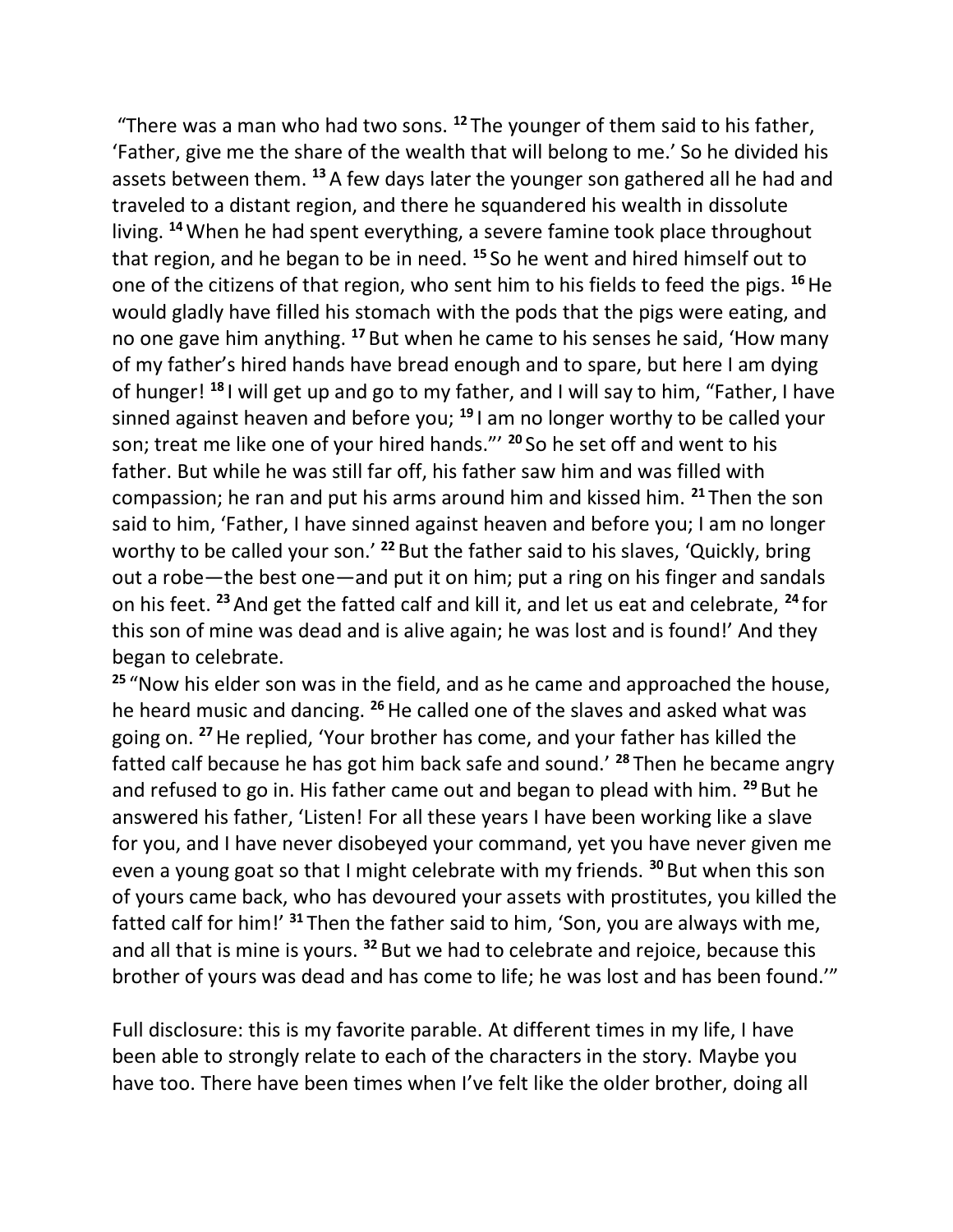the right things, and feeling unnoticed and unappreciated. And I've felt like the younger brother, wanting to do my own thing, and stepping all over other people's feelings to do whatever the thing was. And I've been the father, anxious and worried about a child. This story is about a lot of us.

But mostly, the story is about the character of God. The original audience would have noticed right away that the father in the story didn't behave like fathers in the 1<sup>st</sup> century Mediterranean world behaved. In that honor and shame world where the father's role was to uphold the family honor, he would not have allowed his son to bring shame to the family in the way the younger son did. His request to have his part of the family wealth was no better than saying to the father, "I wish you were already dead." Knowing that, it isn't hard to understand that if a son had shamed his father in this way, the father would not have watched the horizon every day, hoping he would come home. That son would have been gone forever.

Additionally, the father would not have gently responded to the whining of the older son when he complained about doing the right, expected thing, especially since he was now the only heir to the family fortune and, according to the story, had the benefit of servants to do most of the work he was whining about. And finally, a wealthy man would not have hiked up his robe and run to welcome his son (or anyone else) when he saw him coming. Men like that did not lower themselves to run like a servant.

This father was different though. This father had a gentle spirit and he allowed that gentleness to guide how he dealt with his sons, even though both, in their own ways, behaved badly. The father was able to see beyond the behavior to the hurt. And instead of continuing the "hurt people hurt people" cycle, he met them where they were and loved them. He loved the younger son enough to watch and wait for him and to celebrate his return. He loved the older enough to beg him to come inside to the party, to help him see that his brother's return didn't diminish his worth. It isn't easy to meet hurt with gentleness and love.

The world is in a place, though, that everywhere we look, there is hurt. We are face to face with it all the time. And we can choose how we respond. In a song, highlighted in the movie, Mister Rogers sings: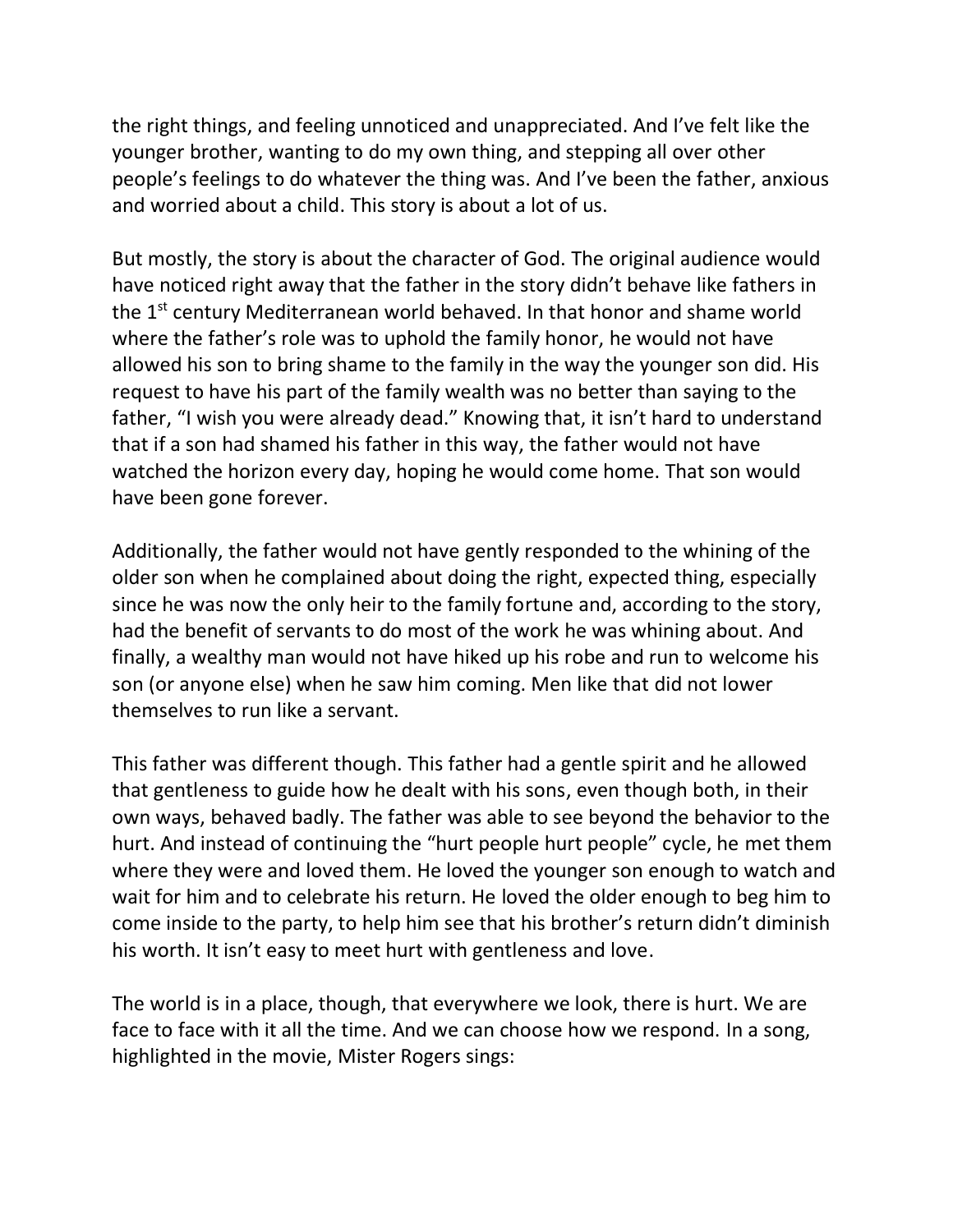What do you do with the mad that you feel When you feel so mad you could bite? When the whole wide world seems oh, so wrong... And nothing you do seems very right? What do you do? Do you punch a bag? Do you pound some clay or some dough? Do you round up friends for a game of tag? Or see how fast you go?

It's great to be able to stop When you've planned a thing that's wrong, And be able to do something else instead And think this song: I can stop when I want to Can stop when I wish I can stop, stop, stop any time.

We can choose to stop responding to our hurting world by hurting back. We can choose to be gentle. And I will admit, for those of us who are not gentle by nature, it takes work. When I told a member of the church that I was preaching on gentleness this week, her reaction was, "I am not a gentle person." And yet, I have seen this person be gentle with her child and with other people's feelings in meetings. I think a lot of us would say we are not gentle people, but most of us have the capacity to be gentle, it's just not our "go to," unless we are in the company of a baby or a puppy, or a lizard.

In the movie, we watched as Lloyd Vogel changed. He was angry, distant, hurt, and self-absorbed and as he interacted with Mister Rogers, he learned that there was another way to be. He watched as Rogers took his time with each person he met, giving each one his full attention. There was a scene where the entire Mister Rogers Neighborhood crew waited while Rogers interacted with a little boy with autism. At first the boy was so interested in his toy sword that he wouldn't even look up from his sword, but Rogers kept gently talking to the boy and pretty soon, as if someone had waved a magic wand, the boy dropped his sword and hugged Mister Rogers.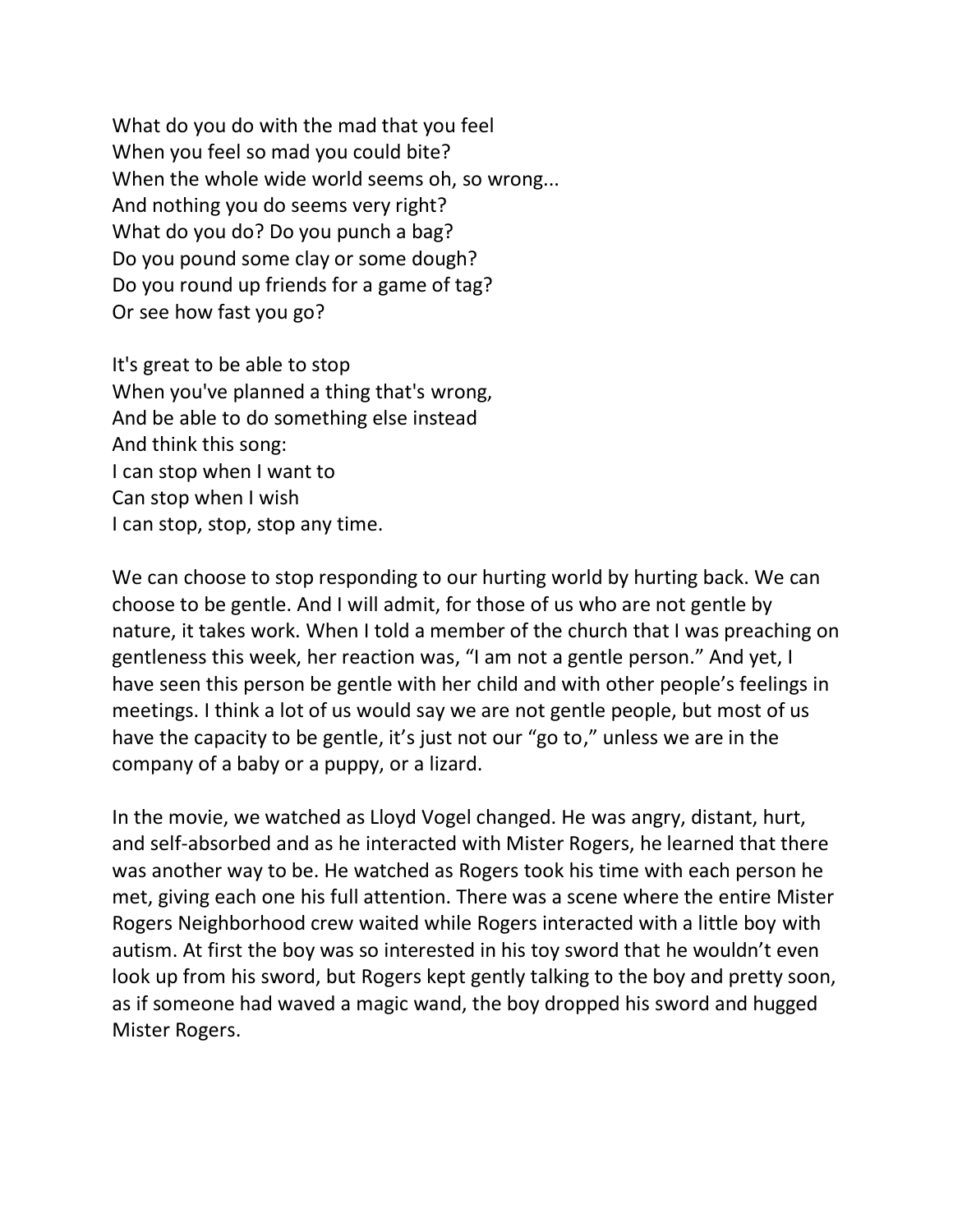It wasn't just children that experienced Mister Rogers' gentleness though. He treated everyone he met as if they were the most important person in the world. He had a way of helping other people access the gentleness within themselves. At the end of the movie, Vogel's dad was very sick and was eventually discharged from the hospital to go home and die. Vogel and his family moved into his father's house to spend time with him and help his wife care for him. One night, everyone was asleep, the house was quiet and dark when the baby awakens. Out of character for Vogel, he got up to tend to his son while Andrea slept. As the bottle was warming up, Vogel held his son and really looked at him, and he began to gently sing: It's you I like,

It's not the things you wear, It's not the way you do your hair But it's you I like

In that moment, his father woke up and the three of them have a lovely moment where Lloyd is the caregiver, and his dad and son are the recipients of his love and newly accessed gentleness. When morning came, Fred Rogers knocked on the door with a pie his wife made. They talk and laugh and pray. Before he left, Mister Rogers insisted on taking a picture of the happy family all together. The movie ends in the next scene, back at the studio where Mister Rogers opens another door on the board and behind that door is the picture of his friend Lloyd with his family, his face healed and his heart on the mend.

I love a story that ends "happily ever after," like this one. The story of the father and his two sons leaves us hanging. Will the older son go inside and enjoy the party, or will he stay on the outside, angry and bitter? What will the sons' relationship be like in the days and weeks to come? I wonder if Jesus left the ending to our imaginations as a reminder that we get to choose. We can choose how we respond to our own feelings and to the feelings of other people. Sometimes, we can choose how the story ends.

Gentleness probably cannot be fully developed in the time it takes to watch a movie, but I think a movie can remind us that sometimes we forget to access the very best parts of ourselves. We can choose to handle each other and the world with care, with the gentleness of a forgiving parent. We don't have to reserve those parts of ourselves only for children or baby animals. Grown-ups like to be